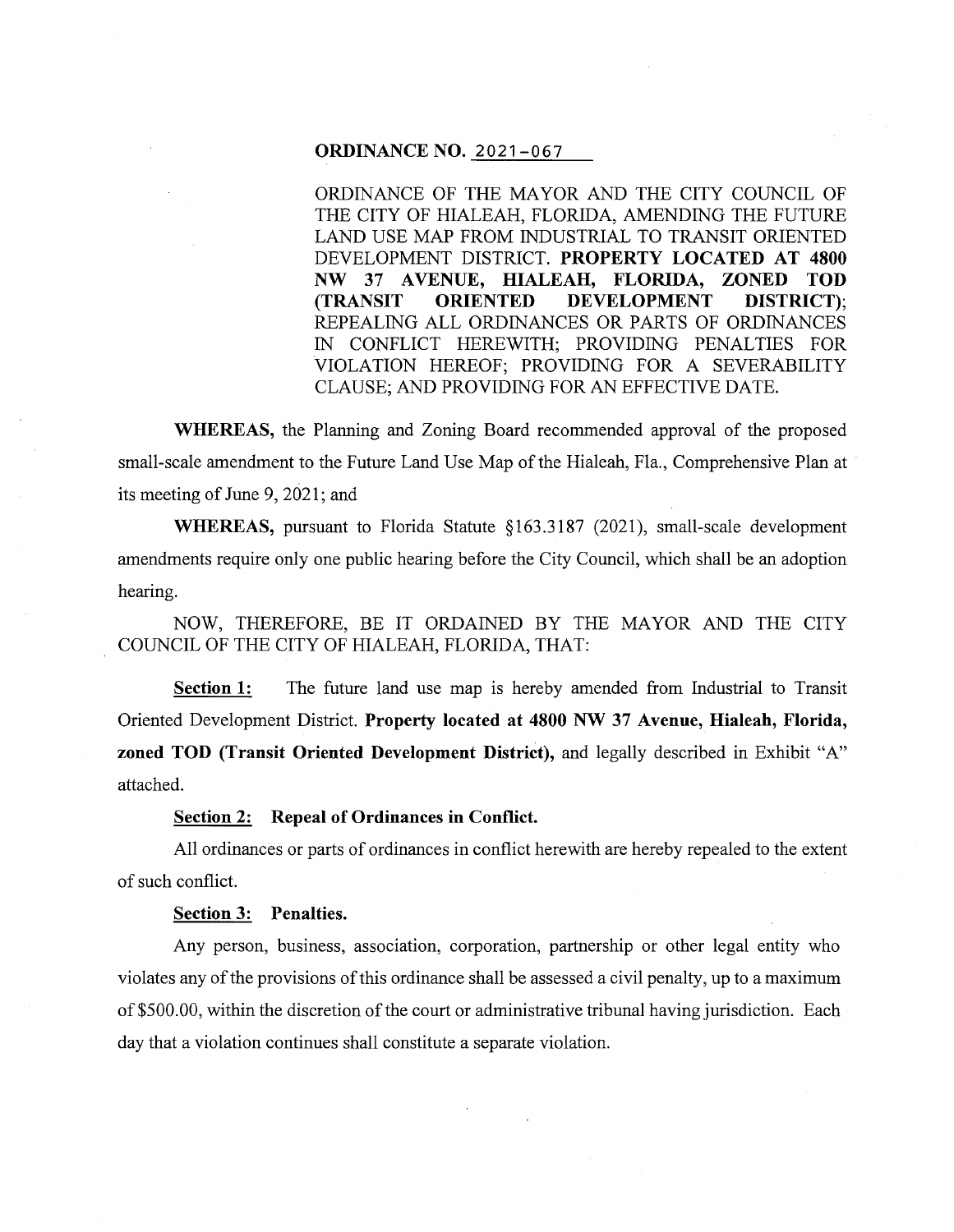### **Section 4: Severability Clause.**

If any phrase, clause, sentence, paragraph or section of this ordinance shall be declared invalid or unconstitutional by the judgment or decree of a court of competent jurisdiction, such invalidity or unconstitutionality shall not affect any of the remaining phrases, clauses, sentences, paragraphs or sections of this ordinance.

# **Section 5: Effective Date.**

Pursuant to Florida Statutes §163.3187(2021), this ordinance shall become effective 31 days after adoption. The date of adoption of this plan amendment shall be the date of signature by the Mayor of the City of Hialeah, Florida or the date of the next regularly scheduled City Council meeting, if the Mayor's signature is withheld or if the City Council overrides the Mayor's veto. Anyone seeking to challenge the compliance of this small-scale plan amendment shall file a petition with the Division of Administrative Hearings within 30 days following the local government's adoption of the amendment. If challenged within 30 days after adoption, this small scale plan amendment shall not be effective until the state land planning agency of the Administration Commission, respectively, issues a final order determining that the adopted small scale development amendment is in compliance. No development orders, development permits or land uses dependent on this amendment may be issued or commenced before it has become effective.

|                   | PASSED and ADOPTED this 3 day of                                             |                                                                                                                        | August | , 2021. |
|-------------------|------------------------------------------------------------------------------|------------------------------------------------------------------------------------------------------------------------|--------|---------|
|                   |                                                                              | Jesus Tundidor                                                                                                         |        |         |
| Council President |                                                                              |                                                                                                                        |        |         |
|                   | Attest:                                                                      | Approved on this $1^{\circ}$ day of $\frac{\mathcal{H}}{\mathcal{H}}$ qus +                                            |        | , 2021. |
|                   | Marbelys Fatjo, City Clerk                                                   | Mayor Carlos Hernandez                                                                                                 |        |         |
|                   | Approved as to legal sufficiency and form:                                   | Ordinance was adopted by 4-0-3 vote with<br>Councilmembers, Garcia-Roves, Hernandez,                                   |        |         |
|                   |                                                                              | Perez and Tundidor voting "Yes" and with<br>Council Member Cue-Fuente, Council<br>Member De la Rosa and Council Member |        |         |
|                   | Lorena E. Bravol City Attorney                                               | Zobgy absent.                                                                                                          |        |         |
|                   | S:\DJ\ORDINANCES\4800 NW 37 Ave small scale amendment Industrial to TOD.docx |                                                                                                                        |        |         |
|                   |                                                                              |                                                                                                                        |        |         |
|                   |                                                                              |                                                                                                                        |        |         |